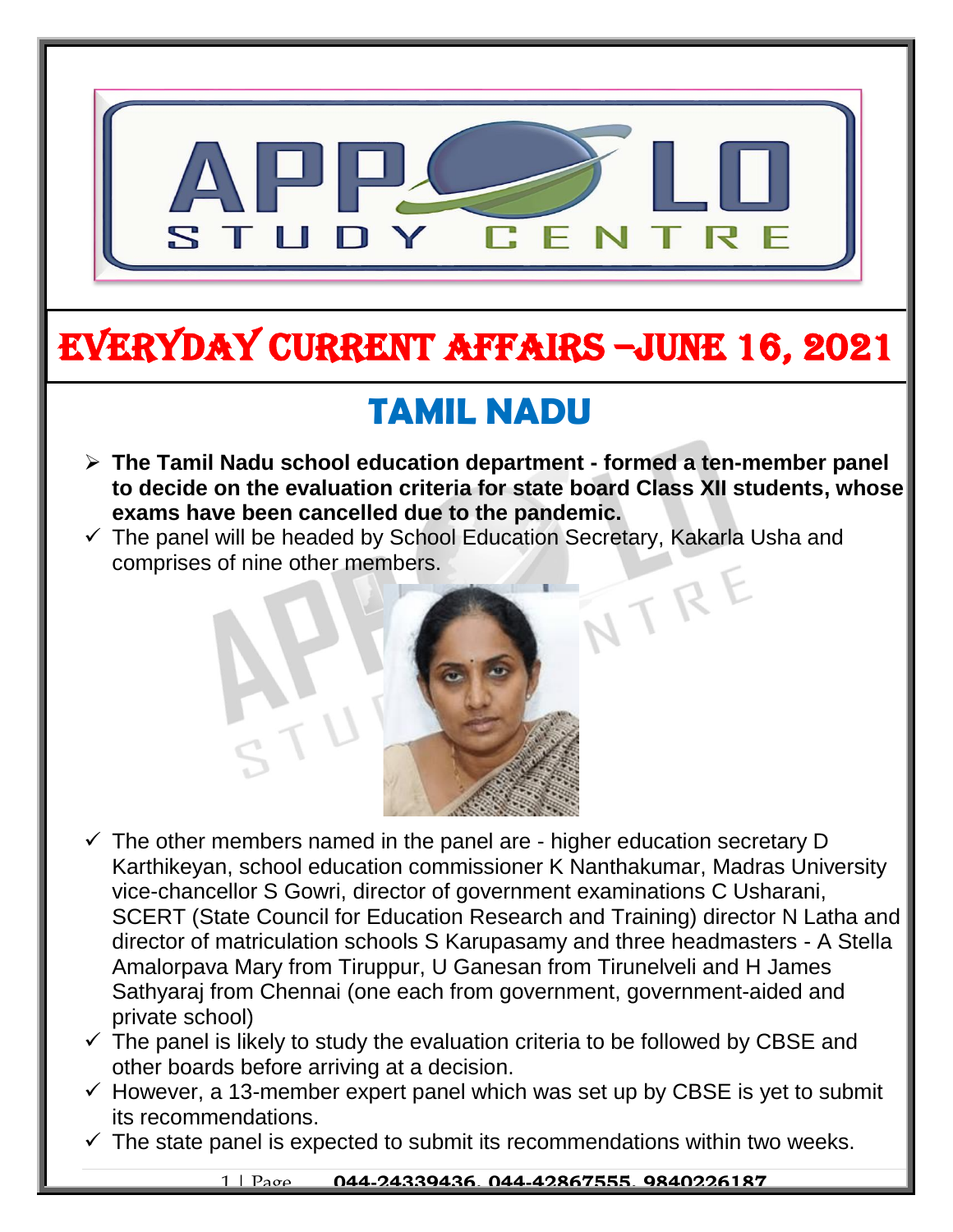**On June 15, Chief minister M K Stalin – announced a commission headed by former chief justice of the Delhi high court Justice, D Murugesan**



- $\checkmark$  The panel will study the poor enrolment of government school students in professional courses like engineering, agriculture, veterinary, fisheries and law.
- $\checkmark$  Earlier, the state government introduced 7.5% special reservation for government school students in medical admissions last year.
- $\checkmark$  The commission will study the social and economic background of government school students to identify the obstacles faced by them
- $\checkmark$  It will recommend remedial measures if the enrolment of government school students is considerably poor in the professional courses.
- $\checkmark$  The commission is to submit its report to the government within a month
- **Tamil Nadu's allocation under the Union government's flagship scheme, Jal Jeevan Mission – was increased by more than 300%, from ₹922 crore last year to ₹3691.2 crore this financial year.**
- The Centre has also released the first instalment of ₹614.3 crore to Tamil Nadu.
- $\checkmark$  The mission, launched by Prime Minister Narendra Modi in 2019, aims at providing tap water to every household in the country by 2024.
- $\checkmark$  As of now, in Tamil Nadu, 88.8 lakh households are to be given tap water connections before the scheduled target.
- $\checkmark$  The target set for 2020-21 was only 16.1 lakh tap water connections
- $\checkmark$  When Jal Jeevan Mission was launched in 2019, Tamil Nadu had 21.6 lakh rural households with tap water connection.
- $\checkmark$  It was expected to increase by 40.4 lakh households in 22 months.
- $\checkmark$  Once the Central fund is released, the state has to contribute a matching share and the money has to be transferred to the nodal agency's (TWAD Board) account within 15 days.
- $\checkmark$  The state government has been asked by the centre to focus on 18 districts this year, where more than 70% of the rural households have no tap water connections.
- $\checkmark$  They are Salem, Virudhunagar, Tiruvannamalai, Cuddalore, Tiruvallur, Krishnagiri, Villupuram, Madurai, Sivaganga, Nagapattinam, Tuticorin,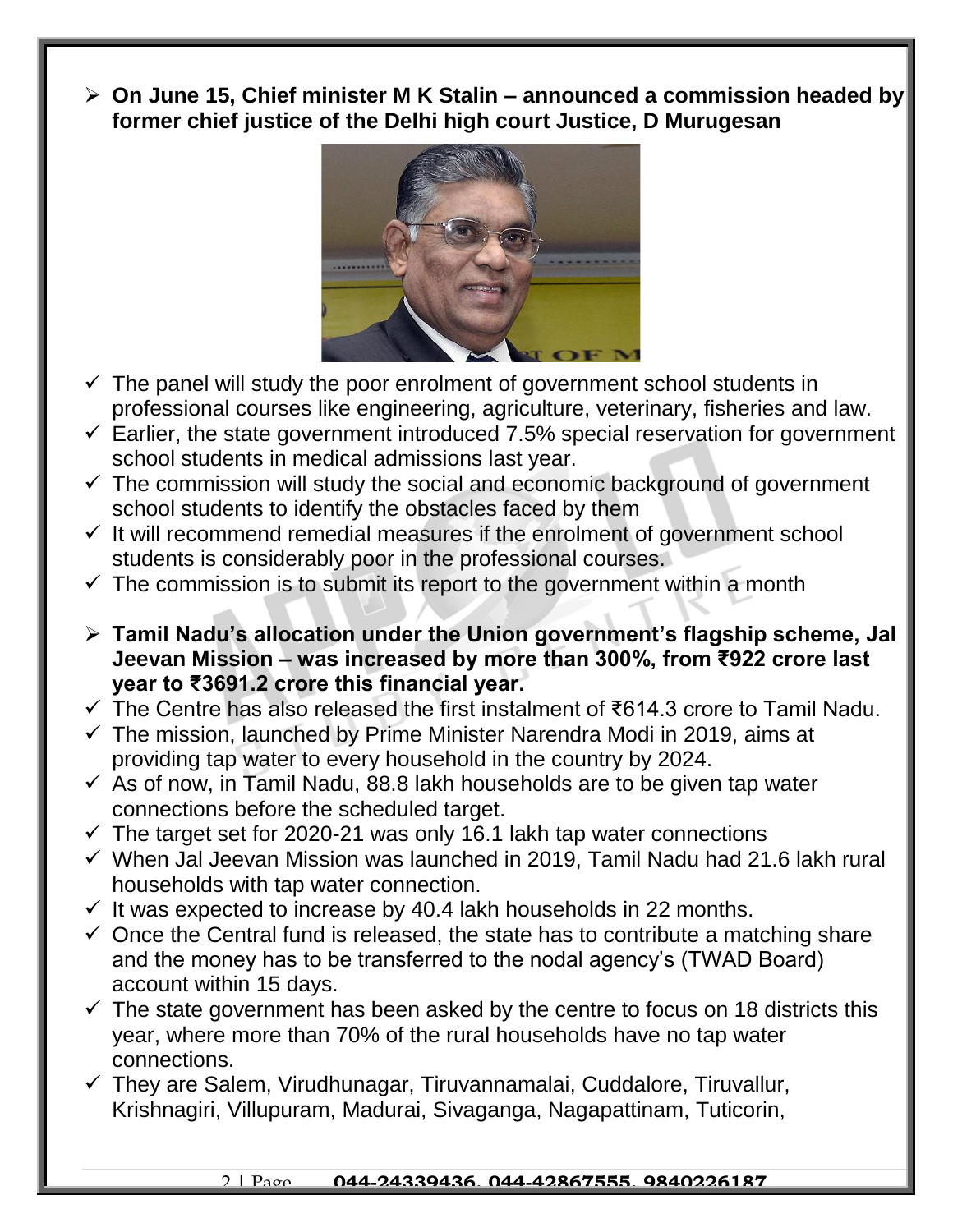Pudukkottai, Dharmapuri, Tirupur, Kallakurichi, Thanjavur, Ramanathapuram and Erode.

- $\checkmark$  The Nilgiris is one of the 15 districts where more than 75% households do not have tap water connection.
- Tamil Nadu has an assured availability of ₹4,068.7 crore Central grant, including ₹3,691.2 crore of Central allocation and ₹377.5 crore unspent balance left at the end of the last financial year.
- $\checkmark$  The corresponding state's matching share for this year is ₹4,359.5 crore, including shortfall of ₹290.8 crore during last fiscal.
- $\checkmark$  The total assured fund availability for the implementation of the Mission in the state for this year is ₹8,428.2 crore.
- **The Union ministry - has granted environmental clearance for the ₹381 crore expansion of Tuticorin airport.**



- $\checkmark$  The expansion project includes the extension of runway with blast pad, runway safety area, taxiway, apron, ground support equipment area, isolation bay and a new domestic terminal building.
- $\checkmark$  Earlier, on May 27-28, the expert appraisal committee of the aviation ministry recommended granting environmental clearance to the project subject to certain conditions during a meeting held via video conferencing.
- $\checkmark$  The construction of a centralised airconditioned domestic terminal building in an area of 10,800sqm shall handle 600 passengers during peak hours with all modern facilities and amenities.
- $\checkmark$  There used to be six flights a day in pre-Covid days from the Tuticorin airport.
- $\checkmark$  The existing airport has 76.31ha of land, while the state government has handed over 243.2ha of additional land free from all encumbrances for the proposed development.

#### **STATES**

 **The Andhra Pradesh government - has decided to make English medium compulsory across all government and private aided and unaided degree colleges in the state from the academic year 2021-22.**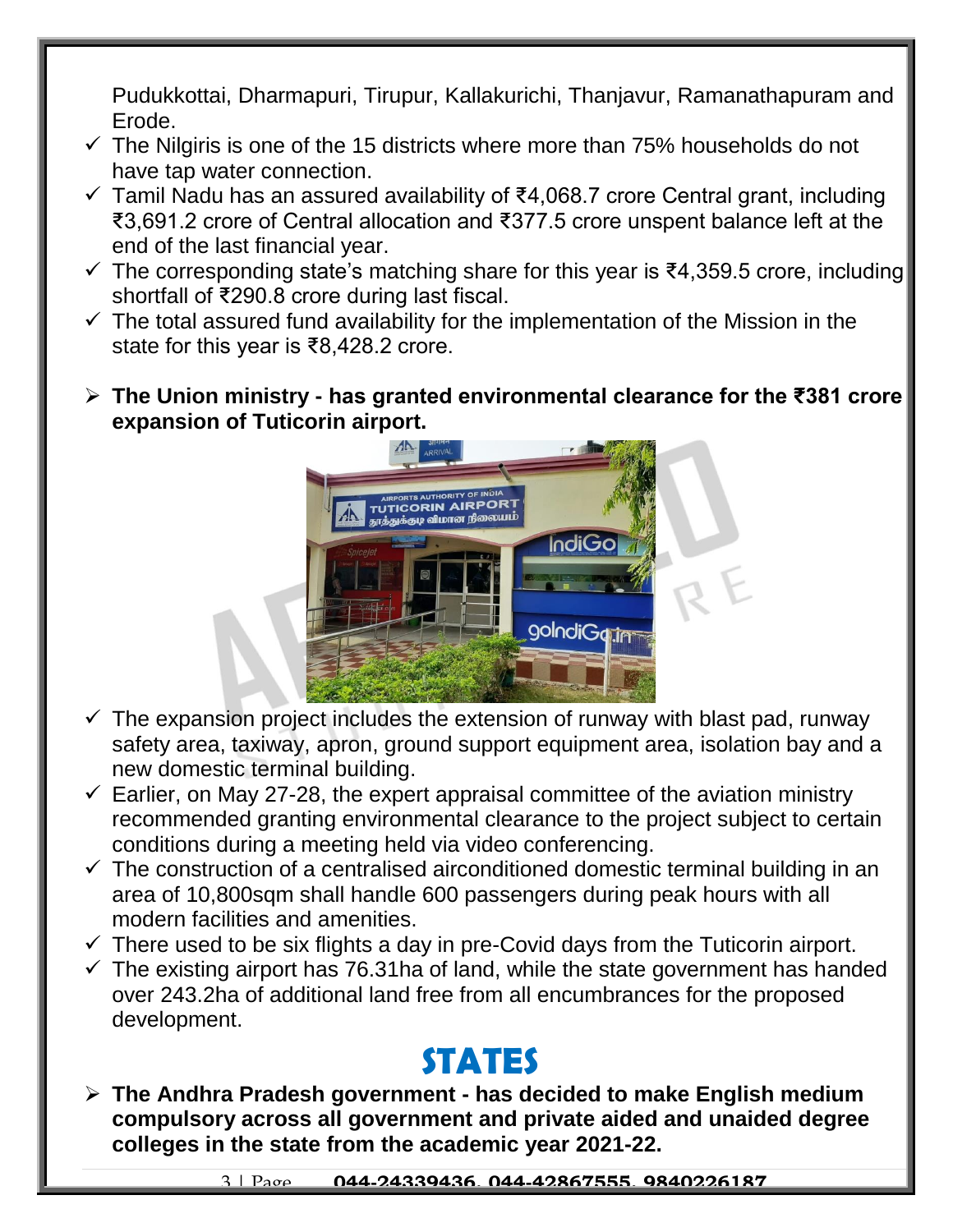- $\checkmark$  The department of higher education decided that introduction of English medium education at the under-graduate (UG) level would enhance the career prospects of graduates.
- $\checkmark$  According to the findings in India Skills Report of 2019, English figured among the top three skills, along with learning agility and adaptability, which employers look for in the job aspirants.
- $\checkmark$  Out of over 2.62 lakh students, who have taken admissions into degree colleges across the state, only 65,981 students are admitted into Telugu medium during 2020-21.
- **Madhya Pradesh government – to launch a new initiative named 'Yuva Shakti Corona Mukti Abhiyan'**
- $\checkmark$  The new campaign aims to make people aware about the Covid pandemic with the help of a youth power
- $\checkmark$  Under the new initiative, college teachers and around 16 lakh students will be educated about Covid-19 infection by learning Covid appropriate behavior and vaccination.
- $\checkmark$  This campaign will be organised by the State Higher Education and Technical Education Department in collaboration with the Public Health and Family Welfare Department.
- $\checkmark$  Further, a mobile app has also been developed for effective real time online monitoring of the new campaign.

#### **NATIONA**

 **Central Drugs Standard Control Organisation (CDSCO) – has given approval to a new low-cost portable device named 'iSave (Individualized System for Augmenting Ventilator Efficacy)**



- $\checkmark$  iSave can help at least two patients get 'customised' respiratory support from a single ventilator at the same time
- $\checkmark$  It will also allow the remote monitoring of the patients' health status by the doctors through a tablet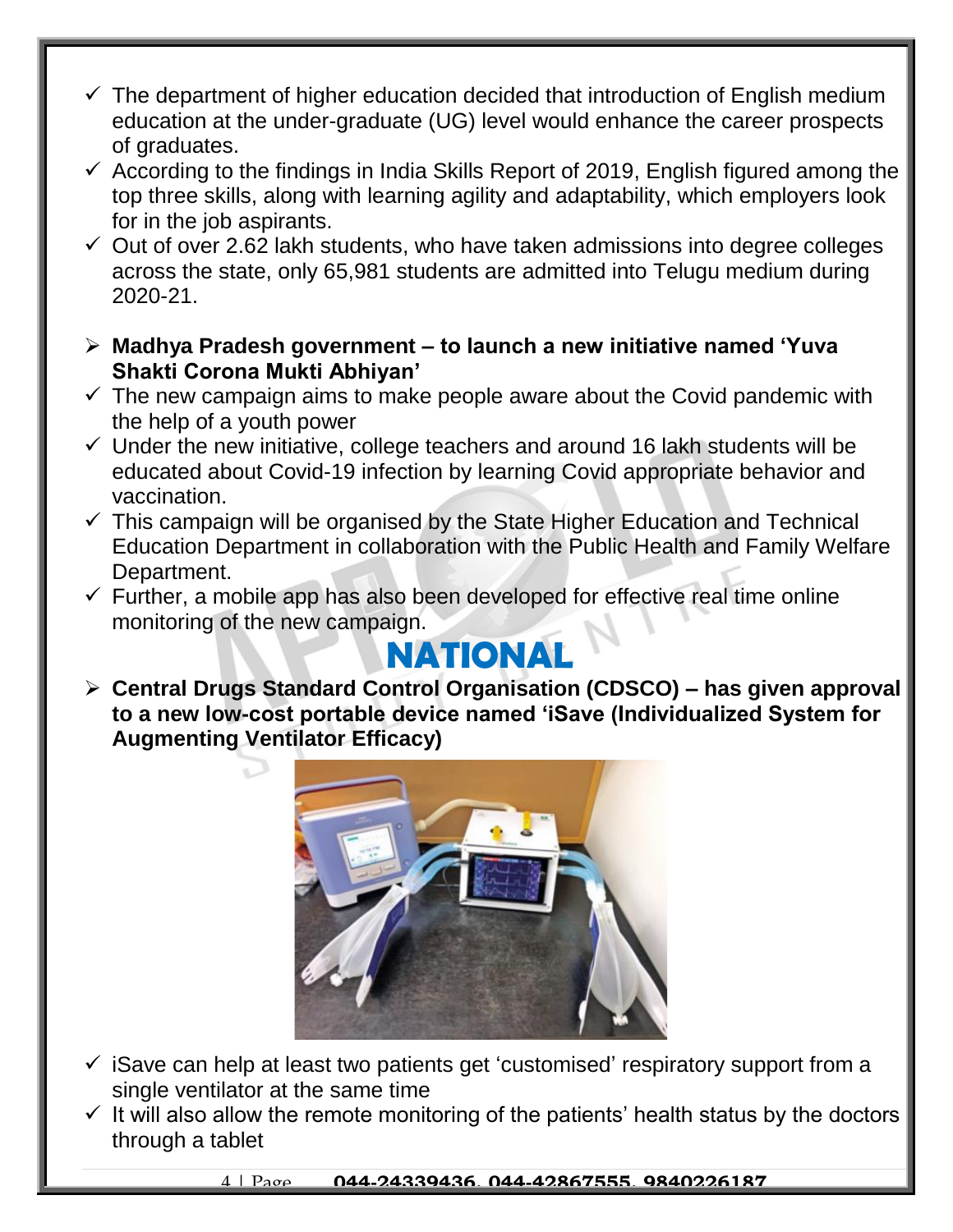- $\checkmark$  It was designed by an Indian-origin researcher, Shriya Srinivasan, from Massachusetts Institute of Technology (MIT)
- $\checkmark$  The device is now being used in hospitals in Chennai, Bengaluru and Vishakapatnam
- $\checkmark$  It helps expand the ventilation capacity of hospitals by using the existing ventilators, minimises the need to procure additional ventilators during emergency situations as well as reduces the exposure of medical experts to the infection.
- **The mandatory hallmarking of gold jewellery and artefacts – is to be implemented across the country from June 16, 2021.**
- $\checkmark$  According to the centre, the system will come into force in a phased manner and initially will be implemented in 256 districts of the country that have Assaying marking centres.
- $\checkmark$  Accordingly, from June 16, jewellers in 256 districts will be allowed to sell only 14, 18 and 22 carats of gold jewellery.
- $\checkmark$  Further, gold of additional 20, 23 and 24 carats will also be allowed for hallmarking
- $\checkmark$  Further, the government has exempted jewellers with annual turnover of up to Rs 40 lakh from mandatory hallmarking
- $\checkmark$  The mandatory hallmarking has also been exempted on those who export and reimport jewellery as per the government's trade policy, jewellery meant for international exhibitions as well as for government-approved B2B domestic exhibitions
- $\checkmark$  Also, the government has exempted mandatory hallmarking gold on watches, fountain pens and some special types of jewellery
- $\checkmark$  A decision in this regard was taken after a meeting chaired by Consumer Affairs Minister Piyush Goyal with industry stakeholders.
- $\checkmark$  In November 2019, the government had announced that hallmarking of gold jewellery and artefacts would be made mandatory across the country from January 15, 2021.
- $\checkmark$  However, the deadline was again extended for four months till June 1 and later till June 15 after the jewellers sought more time in view of the pandemic
- $\checkmark$  Gold hallmarking is a purity certification of the precious metal and has been voluntary in nature so far.
- $\checkmark$  The mandatory hallmarking will protect the public against lower caratage and ensure consumers not getting cheated while buying gold ornaments and get the purity as marked on the ornaments.
- $\checkmark$  The BIS has been running a hallmarking scheme for gold jewellery since April 2000 and around 40% of gold jewellery is being hallmarked currently.
- $\checkmark$  India has around 4 lakh jewellers, of which only 35,879 have been BIS certified
- $\checkmark$  According to the World Gold Council, India imports 700-800 tonne of gold annually.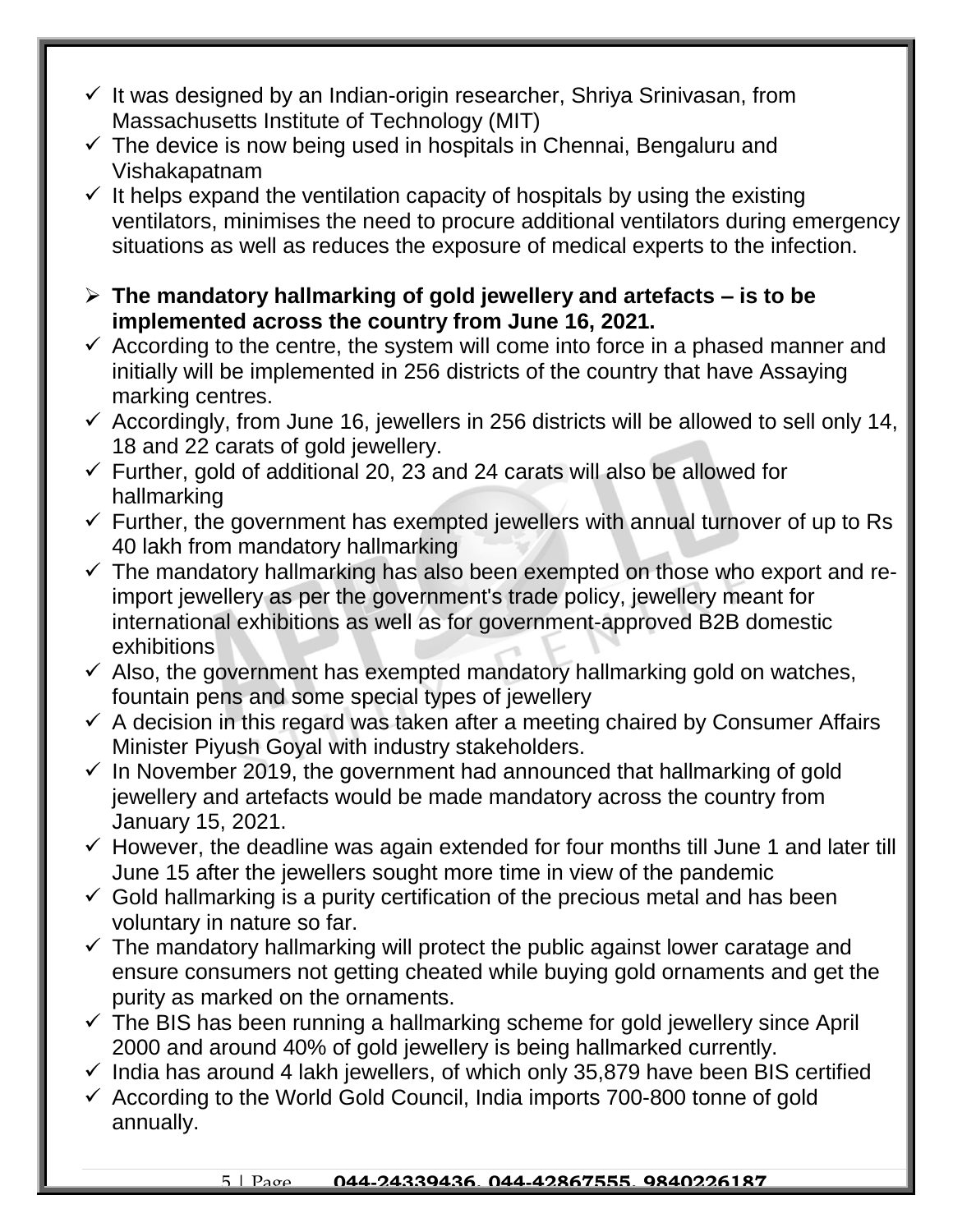- **The Office of Principal Scientific Adviser to Government – has recently initiated "Project O<sup>2</sup> for India" to cater to the increase in demand for medical oxygen across the country during the pandemic**
- $\checkmark$  It aims to ensure adequate supply of oxygen for future medical needs and ramp up the manufacturing capacity accordingly.
- $\checkmark$  Under the project, a National Consortium of Oxygen will be set up which would enable adequate national level supply of critical raw materials like zeolites.
- $\checkmark$  It would also set up small oxygen plants, manufacture compressors and final products like oxygen plants, concentrators & ventilators.
- $\checkmark$  Further, a committee of experts has been constituted to evaluate critical equipment like concentrators, oxygen plants and ventilators from India-based start-ups, manufacturers and Micro, Small & Medium Enterprises (MSMEs).
- **Indian Coast Guard - have launched 'Operation Olivia' to protect the endangered Olive Ridley turtles in Odisha**



- $\checkmark$  Operation Olivia aims to protect the population of Olive Ridley turtles during their nesting seasons from May to December every year
- $\checkmark$  Initiated first during the early 1980s, Operation Olivia is carried out off the coast of Odisha, the primary habitat range of the turtles, where they congregate along the coast for breeding and nesting
- $\checkmark$  During the period, 24x7 surveillance is conducted by the Coast Guard using fast patrol vessels, air cushion vessels, interceptor craft and Dornier aircraft
- $\checkmark$  From November 2020 to May 2021, the Coast Guard devoted 225 ship days and 388 aircraft hours to protect 3.49 lakh turtles that laid eggs along the Odisha coast.
- $\checkmark$  Further, the Coast Guard conducts awareness programmes to involve the local community in the conservation of Olive Ridley Turtles.
- $\checkmark$  Odisha's Gahirmatha Marine Sanctuary consists of the world's largest rookery of sea turtles
- $\checkmark$  The Olive Ridley is classified as 'vulnerable' according to the International Union for Conservation of Nature (IUCN)
- $\checkmark$  Sea turtles found in India have been included in Schedule I of Indian Wildlife Protection Act, 1972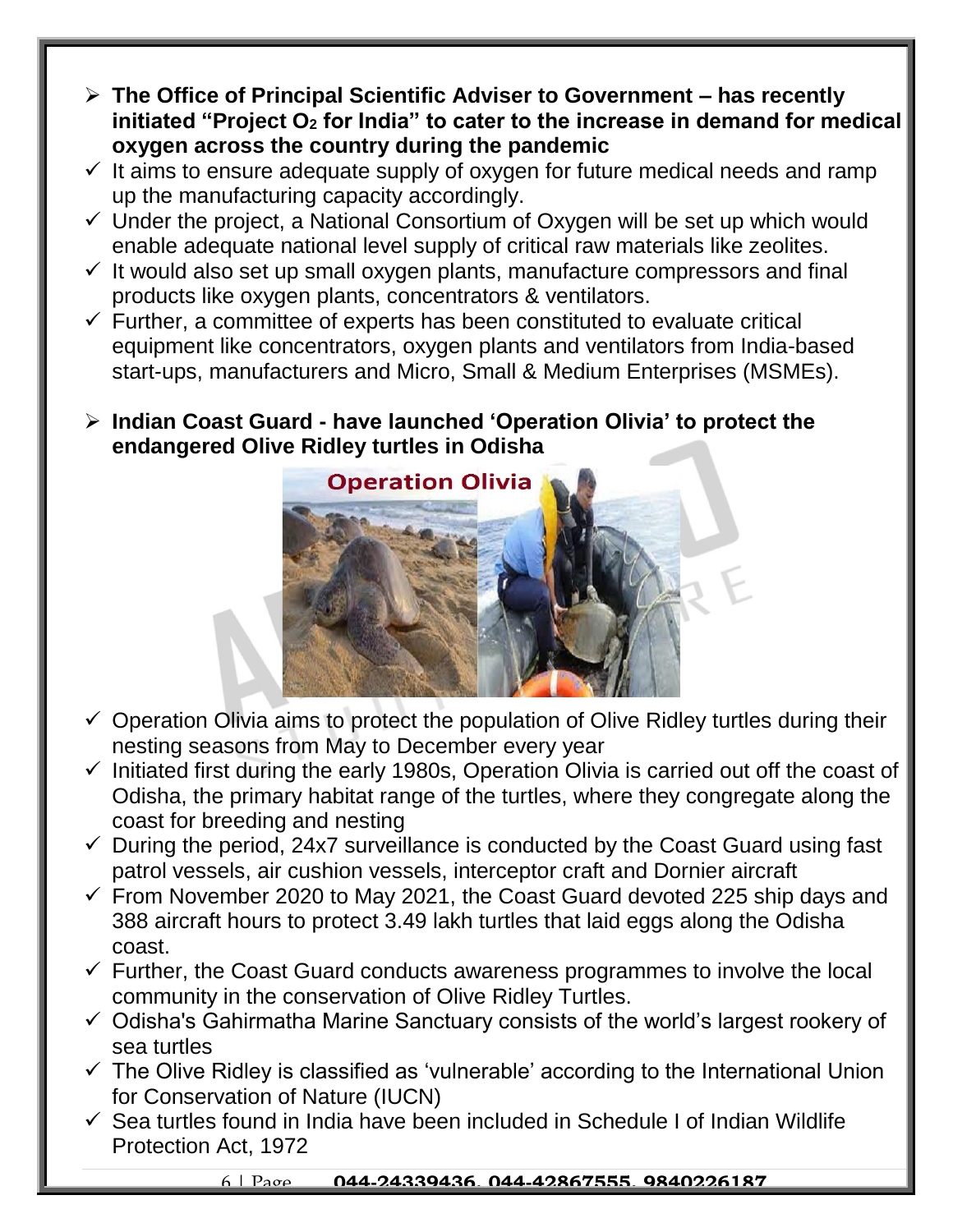- $\checkmark$  They are also listed in Appendix I of Convention of International Trade in Endangered Species (CITES) of Wild Fauna and Flora.
- **Indian Institute of Technology, Ropar - has developed a device 'Jivan Vayu', which can be used as a substitute for CPAP (Continuous positive airway pressure) machine**



- $\checkmark$  This is the country's first such device that functions even without electricity and can function with both kinds of oxygen generation units like O2 cylinders and oxygen pipelines in hospitals.
- $\checkmark$  These features are not available in the existing CPAP machines, which are operated through electricity.
- $\checkmark$  The device has been manufactured using 3D printing and has also been tested mechanically at the Advanced Materials and Design Lab
- $\checkmark$  It has an inbuilt viral filter, which ensures that the air does not bring in any pathogens from the environment
- $\checkmark$  'Jivan Vayu' can deliver high flow oxygen in the range from 20 to 60 Litres per minute, while maintaining a continuous positive pressure of up to 20 cm  $H_2O$ .
- $\checkmark$  The device is designed to maintain a FiO2 of above 40% with a PEEP (positive end-expiratory pressure) of  $5-20$  cm  $H<sub>2</sub>O$ .
- $\checkmark$  Traditionally, CPAP machines are used for patients suffering from breathing problems and sleep apnea
- $\checkmark$  The therapy is also used to treat infants whose lungs have not fully developed.

#### **INTERNATIONAL**

- **China – to send the first three crew members to its new space station, Tiangong, for three months on June 17**
- $\checkmark$  The spacecraft, Shenzhou-12, with three male astronauts Nie Haisheng, Liu Boming and Tang Hongbo - will be launched from the Jiuquan Satellite Launch Centre in Gobi Desert on a Long March-2F carrier rocket
- $\checkmark$  This will be the first time China will send humans into space, since the 30 days stay undertaken during the 2016 mission.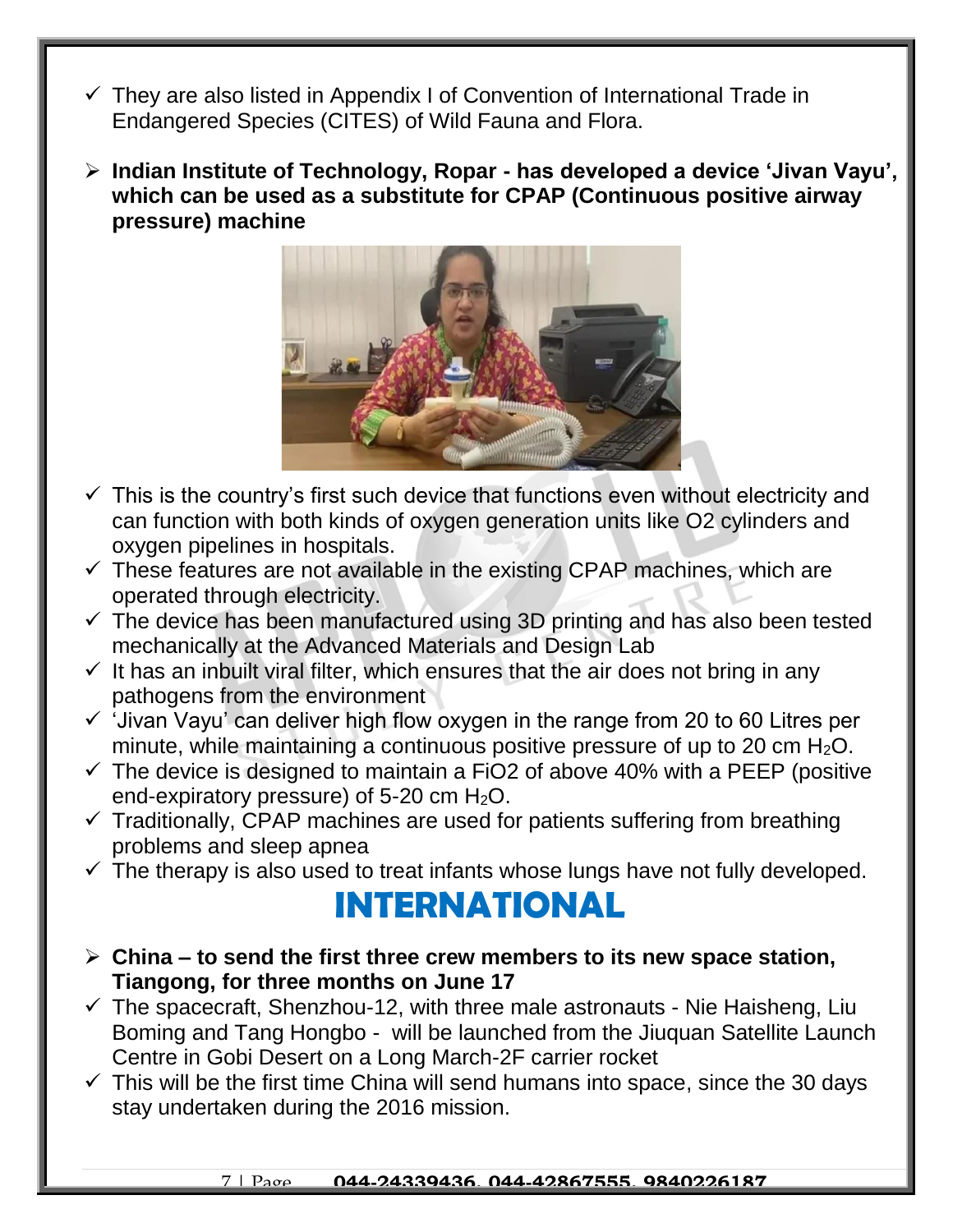- $\checkmark$  This will be the first manned mission during the construction of the space station and the three astronauts will be assisting the repair and maintenance operations
- $\checkmark$  The mission is being launched ahead of the 100-year celebrations of the ruling Communist Party of China (CPC) to be held next month.
- $\checkmark$  Earlier, China launched its space station core module Tianhe on April 29
- $\checkmark$  The space station still under construction is expected to be ready by next year.
- $\checkmark$  China's space station has been equipped with a 15 metres robotic arm over which the US has raised concerns for its possible military applications and for grappling other satellites
- $\checkmark$  The Chinese space station is expected to be a competitor to the ageing International Space Station (ISS), which is a modular space station in low Earth orbit.
- $\checkmark$  The ISS is a multinational collaborative project involving five participating space agencies -- NASA (US), Roscomos (Russia), JAXA (Japan), ESA (Europe) and CSA (Canada).

## **CONFERENCES & SUMMITS**

 **Prime Minister Narendra Modi – addressed recently a virtual dialogue on desertification, land degradation and drought at the United Nations on 14th June 2021.**



- $\checkmark$  During the event, PM Modi said that India is on track to achieve its national commitment of land degradation neutrality with the addition of around 3 million hectares of forest cover over the last 10 years
- $\checkmark$  He also said that over the last 10 years, India has enhanced the combined forest cover to almost one-fourth of the country's total area.
- $\checkmark$  The Prime Minister gave the example of the Banni region in Rann of Kutch in Gujarat to illustrate how land restoration can start a virtuous cycle of good soil health, increased land productivity, food security and improved livelihoods
- $\checkmark$  Further, the PM added that India is working towards restoring 26 million hectares of degraded land by 2030
- $\checkmark$  This would contribute to India's commitment to achieve an additional carbon sink of 2.5 to 3 billion tonnes of carbon dioxide equivalent, as per the PM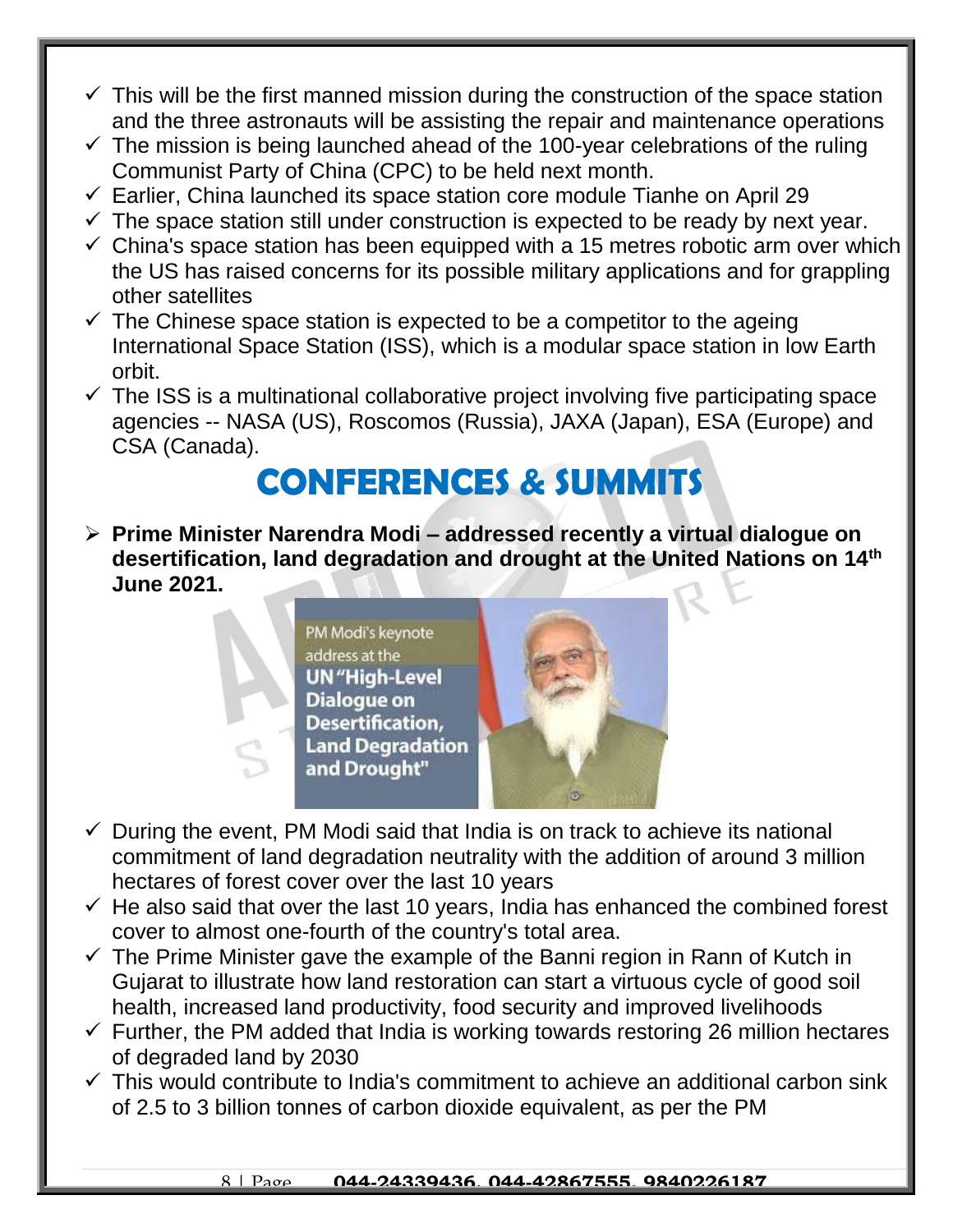- $\checkmark$  A Centre of Excellence is being set up in India to promote a scientific approach towards land degradation issues, informed the Prime Minister
- $\checkmark$  This high-level event was convened by the President of 75th session of the UN General Assembly, Volkan Bozkir.
- $\checkmark$  Prime Minister Narendra Modi was the President of 14th session of Conference of the Parties to United Nations Convention to Combat Desertification (UNCCD COP14 President) at New Delhi in 2019
- $\checkmark$  The meeting was attended by world leaders, ministers and government representatives, agricultural industry leaders, representatives from United Nations institutions, international organisations and civil society groups as well as members of the general public
- $\checkmark$  The Dialogue aims to focus the international community's attention on land degradation issues and implementing land solutions
- $\checkmark$  It will encourage all Member States to adopt and implement Land Degradation Neutrality targets and National Drought Plans.
- $\checkmark$  As per United Nations, one-fifth of earth's land area (more than 2 billion hectares) is degraded, which includes more than 50% of all agricultural land.
- $\checkmark$  If land degradation continues at this rate, over 90% land would be degraded by 2050, affecting one-fifth of the land area and livelihoods of 3.2 billion people or 40% of global population.
- $\checkmark$  Land degradation also accelerates climate change & biodiversity loss and contributes to droughts, wildfires and involuntary migration.
- **The leaders of NATO's 30 member countries - arrived at NATO Headquarters in Brussels, Belgium on June 14 to participate in the 31st formal meeting of heads of government of NATO (North Atlantic Treaty Organisation).**



9 | Page **044-24339436, 044-42867555, 9840226187**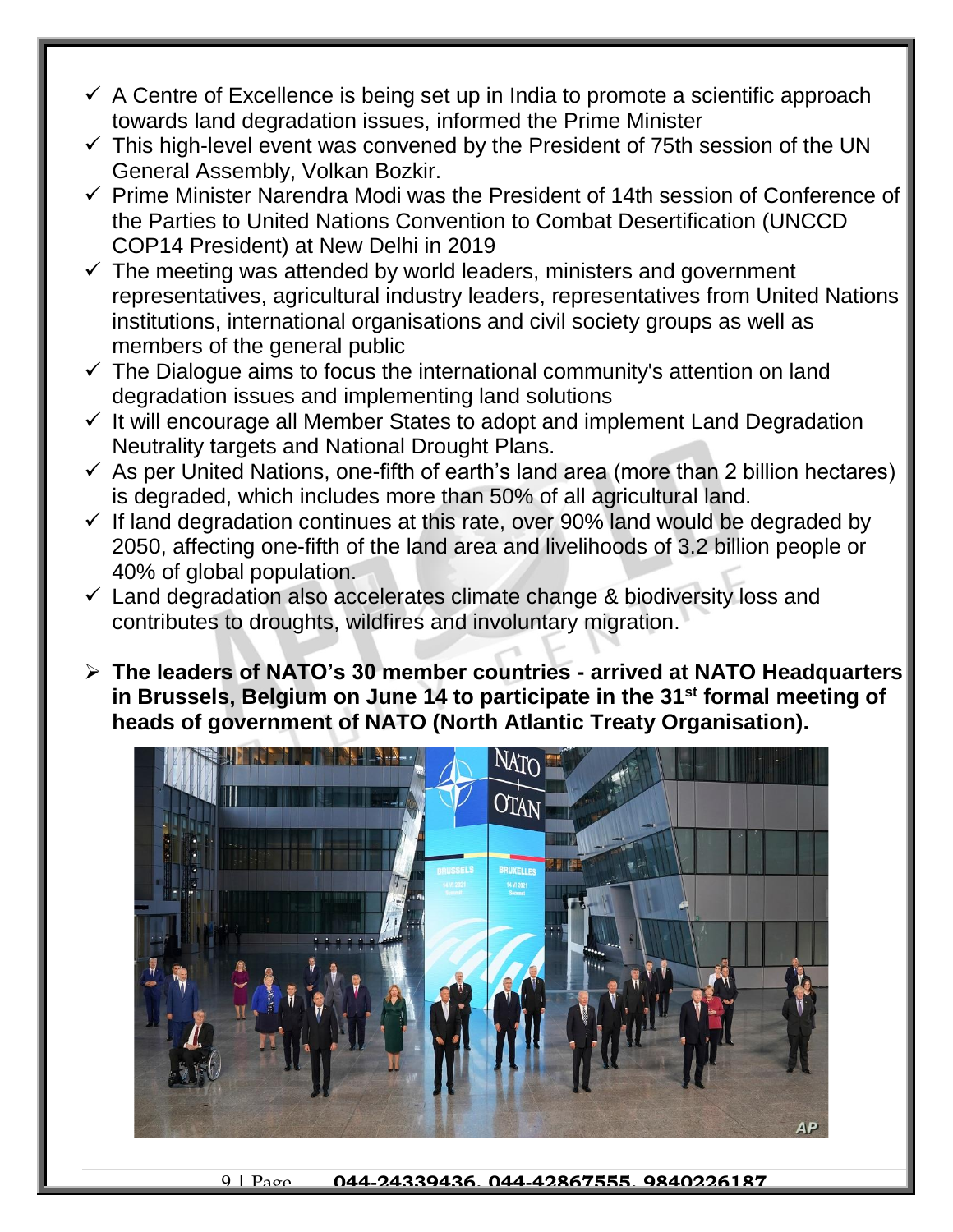- $\checkmark$  NATO leaders agreed to step up their collective defence "against all threats, from all directions," according to their final statement.
- $\checkmark$  The summit decided to adapt to climate-related security challenges, called on Russia to drop its designation of two allies – the United States and the Czech Republic – as "unfriendly countries" and committed funds to the Kabul airport.
- $\checkmark$  In a first for the Western military alliance, the alliance said China was posing "systemic challenges" for the 30-nation pact.
- $\checkmark$  The summit deliberated on NATO's role in changing geostrategic environment, emerging technologies, collective defence, climate change and cyber security.
- $\checkmark$  NATO is an intergovernmental military alliance of 30 European and North American countries.
- $\checkmark$  The most recent member state is North Macedonia which joined the organisation on March 27, 2020.
- $\checkmark$  The combined military spending of NATO members was over 57% of global nominal total in 2020.

## **APPOINTMENTS**

 **Naftali Bennett - has been appointed as the 13th prime minister of Israel, replacing Benjamin Netanyahu, who served as Israel PM for 12 years**



- $\checkmark$  The 49-year old Naftali Bennett, head of a small ultranationalist 'Yamina' party, heads a new coalition of eight parties from the political right, left and centre.
- $\checkmark$  These parties are united in their opposition to Netanyahu and new elections, even though they disagree on various other issues.
- $\checkmark$  The 120-member Israel's Knesset voted in favour of the 8-party coalition and Bennett is expected to stay on as PM till 2023, as part of the agreement
- $\checkmark$  Bennett was elected as the party leader of The Jewish Home in 2012, which he left in 2018 to form the New Right party, which was renamed in 2019 as the Yamina party.
- $\checkmark$  Bennett's Yamina party won just seven seats in the 120-member Knesset in March elections.
- $\checkmark$  Naftali Bennett, a modern Orthodox Jew, will be Israel's first prime minister who regularly wears a kippa, the skullcap worn by observant Jews.